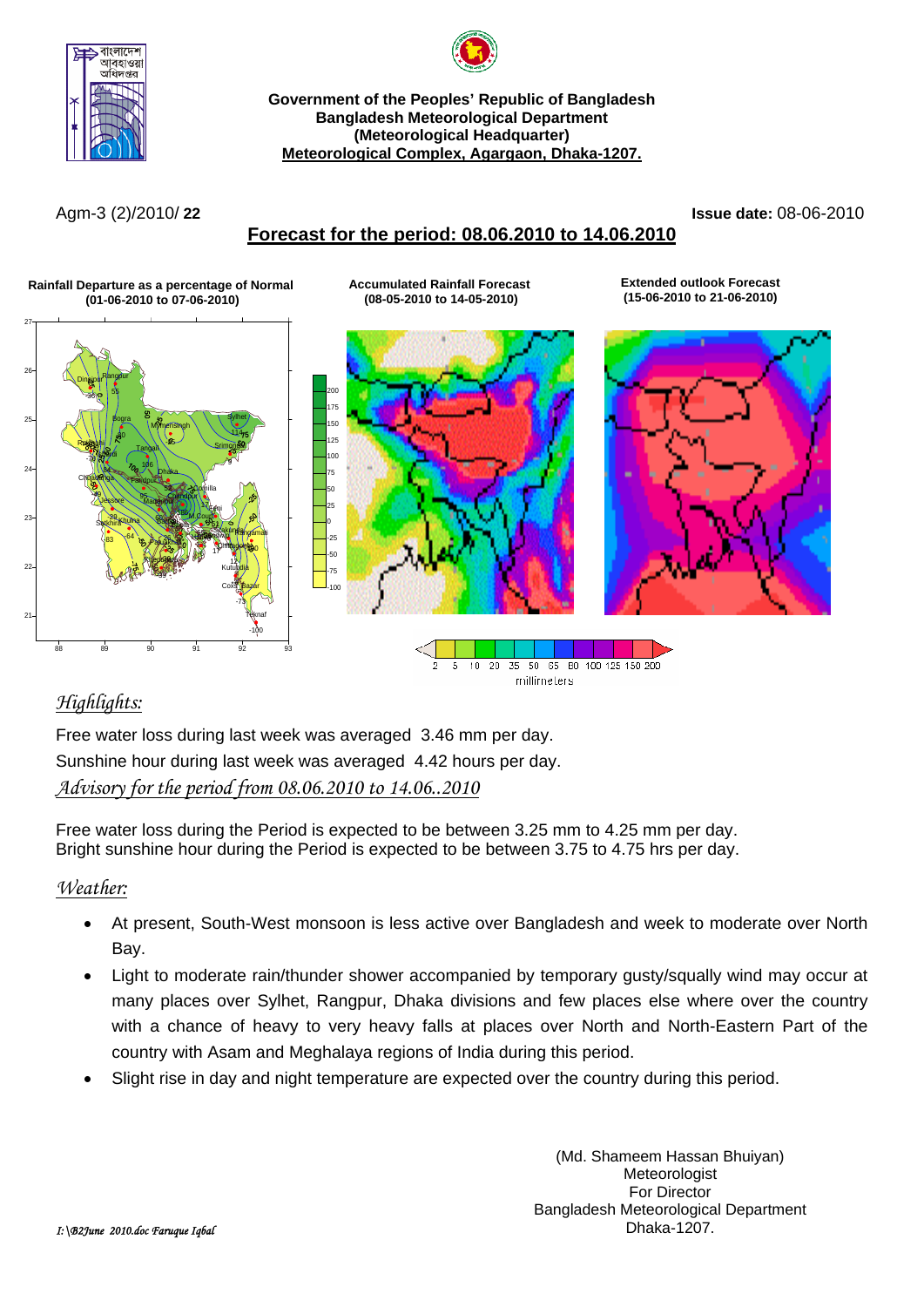#### **Bengali Version**

#### **Forecast for the period: 08.06.2010 to 14.06.2010**



#### c**Ö**b ̂ekó¨ mmt-

MZ mßv‡n ev®úxfe‡bi ˆ`wbK Mo 3.46 wgtwgt wQj| MZ mßutn mhokiy Kuti i ‰bK Nb 4.42 NJuvQj |

## **c~e©vfvmt- 08-06-2010 L"t †\_‡K 14-06-2010 L"t ch©š—|**

G mg‡q ev®úxfe‡bi ^`wbK Mb gvb wgtwgt †\_#K wgtwgt \_vK‡Z cv‡i| G mata mh@kiYKvtii ^`wbK Nb avb No Uvt\_tK No Uv \_vKtZ cvtil

#### **AvenvIqvt-**

- eZ@db`v¶b-cwðg †gŠmyxevqyeÖvn Kg myuq Ges Dë i e‡½cmlVti gvSvix i‡q‡Q|
- `v∏b-cwða †gŠmax evqueÖytni cÖyte G mßytn wntiU, iscý I XvKv wefytNi A#bK¯'vtb Ges ‡`#ki Ab¨Î wKQz wKQz **~'db `gKv A\_ev S‡ov nvI gym nvjKv †\_‡K gySvix ai‡Yi ewó / eRªewó n‡Z cyti| †mB mrt\_ †`#ki DËi I DËi**ceŴtji †Kvb †Kvb <sup>–</sup> vbmn Avma/†gNvj‡qi cvnvox AÂtj fvix n‡Z AwZ fvix el\$?i m¤¢ebv i‡q‡Q|
- G mßutni w`#bi I iutZi Zucgultungub eye †c‡Z cu‡i|

(tgvt kvgxg nvmb fBqv) **Avenvil que**  cwiPvj‡Ki c‡¶ evsju<sup>t</sup>k AvenuIqv Aua`ßi, XvKv-1207|